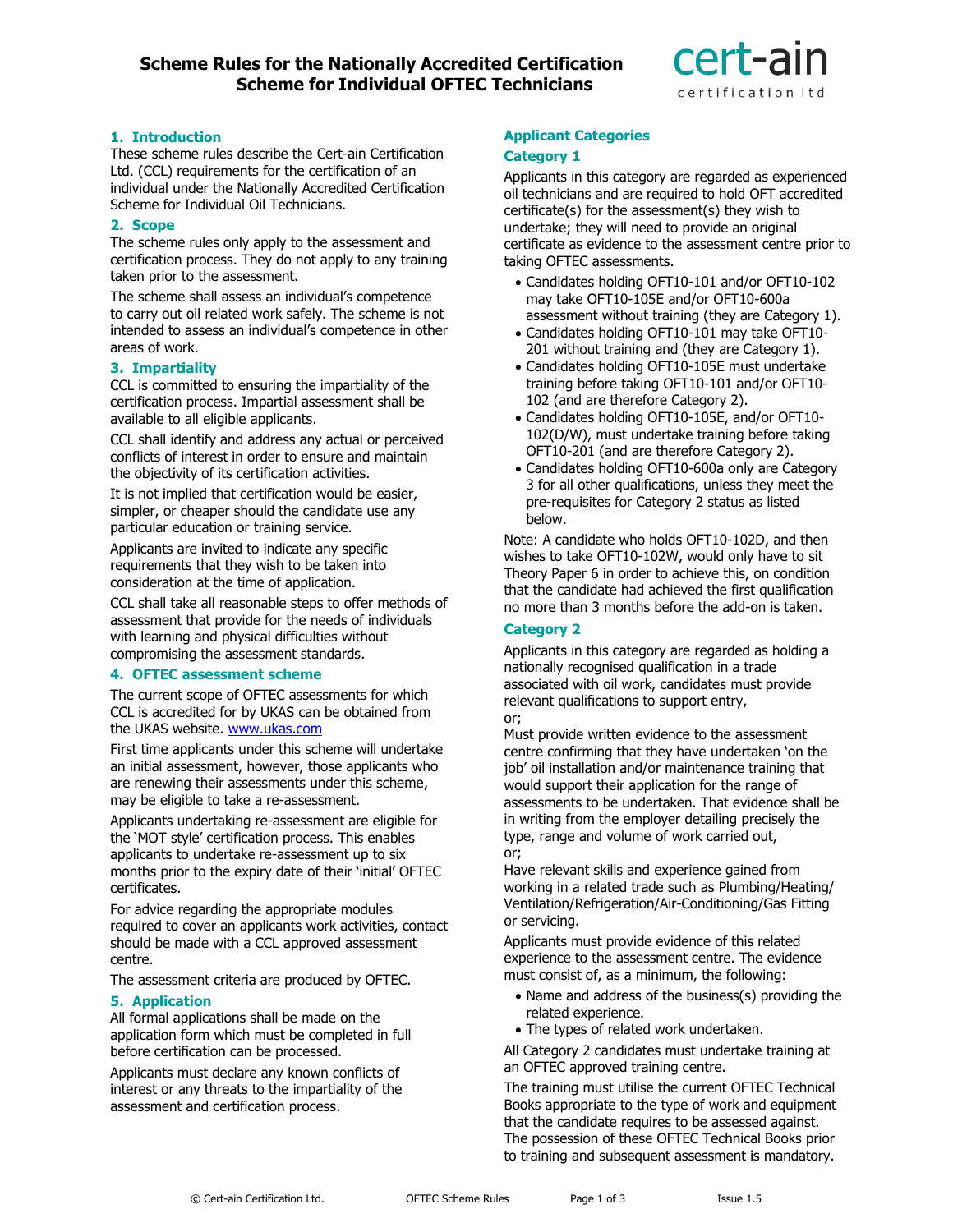

## **Category 3**

Applicants in this category are regarded as new to the oil industry, and do not hold any national qualifications in a related field nor have any related work experience. Application conditions for this category require that the Category 3 applicant to:

- Obtain employment with an OFTEC registered business which is willing to provide an auditable extended oil training programme incorporating both on and off-the-job components with organisational support prior to the applicant taking OFTEC assessment. Evidence of the contents of the programme detailing the 'off-the-job' training and 'on-the-job' experience must be presented to the assessment centre as above, AND;
- Undertake a training programme (such as the OFT50) at an OFTEC approved centre, which is planned, managed and organised by the centre.

## **6. Conduct of candidates**

When attending the centre, individuals are always required to conduct themselves in a suitable manner and adhere to the instructions given to them, particularly in relation to the requirement to work safely without endangering themselves or others.

Candidates undertaking assessment shall not release confidential examination materials or participate in any fraudulent test-taking practices e.g. colluding with other candidates, using mobile phones or unauthorised electronic aids, or unauthorised notes or reference materials.

Inappropriate conduct, physical or verbal abuse, any form of harassment or discrimination directed at or to any member of staff or other individuals will not be tolerated and may result in termination of the assessment and the subsequent loss of any fees paid.

# **7. Assessment**

Individuals are required to demonstrate their competence in safe oil work by completing practical assessments in a realistic working environment and/or written assessments, normally based in a classroom environment.

Where necessary, the individual may also be orally questioned by the assessor. (The pass-mark for the assessments is 100%)

## **8. Certification**

The assessment centre will inform individuals of the assessment recommendation within 5 working days of the completion of their assessment. This recommendation will be transmitted to CCL (Assessment Centres can only recommend certification; the final decision rests with CCL).

CCL will subsequently make the certification decision and endeavour to provide successful individuals with certification and download the scope of certification to OFTEC within 20 working days of receipt of correctly completed paperwork from the assessment centre.

Although given in good faith, times quoted for the provision of the certification service above are

intended as estimates only and are not to be treated as being part of the contractual agreement with the applicant.

Unless CCL has a specific formal arrangement with an applicant, certificates will be issued directly to the applicant. The certificate remains at all times the property of CCL.

Replacement or duplicate certificates can be obtained from CCL for a fee, paid in advance.

# **9. Fast-track certification**

Individuals can opt for 'fast-track' certification for the payment of an additional administration fee to the assessment centre.

The fast-track certification process will provide a 3 working day turnaround from the completion of the assessment to the issue of the certificate and download of the result to OFTEC (providing the information is complete and correct).

## **10. Certificate holder agreement**

By completing and signing the application for assessment form, the candidate (certified person) shall agree:

- to declare to the centre manager or CCL, prior to the assessment taking place, any risks or conflicts of interest that may affect the impartiality of the assessment process;
- to comply with the relevant provisions of the certification scheme and these 'scheme rules';
- to make claims regarding certification only with respect to the scope for which certification has been granted;
- not to use the certification in such a manner as to bring the certification body into disrepute, and not to make any statement regarding the certification which the certification body considers misleading or unauthorised;
- to discontinue the use of all claims to certification that contain any reference to the certification body or certification upon suspension or withdrawal of certification, and to return any certificates issued by the certification body;
- not to use the certificate in a misleading manner.

## **11. Suspension or Withdrawal of Certification**

Where a certificate holder is deemed to be acting contrary to the scheme rules and requirements, CCL may at its discretion suspend or withdraw all or part of that certificate. Certificated individuals are required to:

- Work competently in the areas of certification at all times;
- Maintain competence throughout the period of certification;
- Not misuse the certificate;
- Not misuse the CCL trademark or logo;
- Show the certificate where required to do so;
- Pay the agreed certification fees.